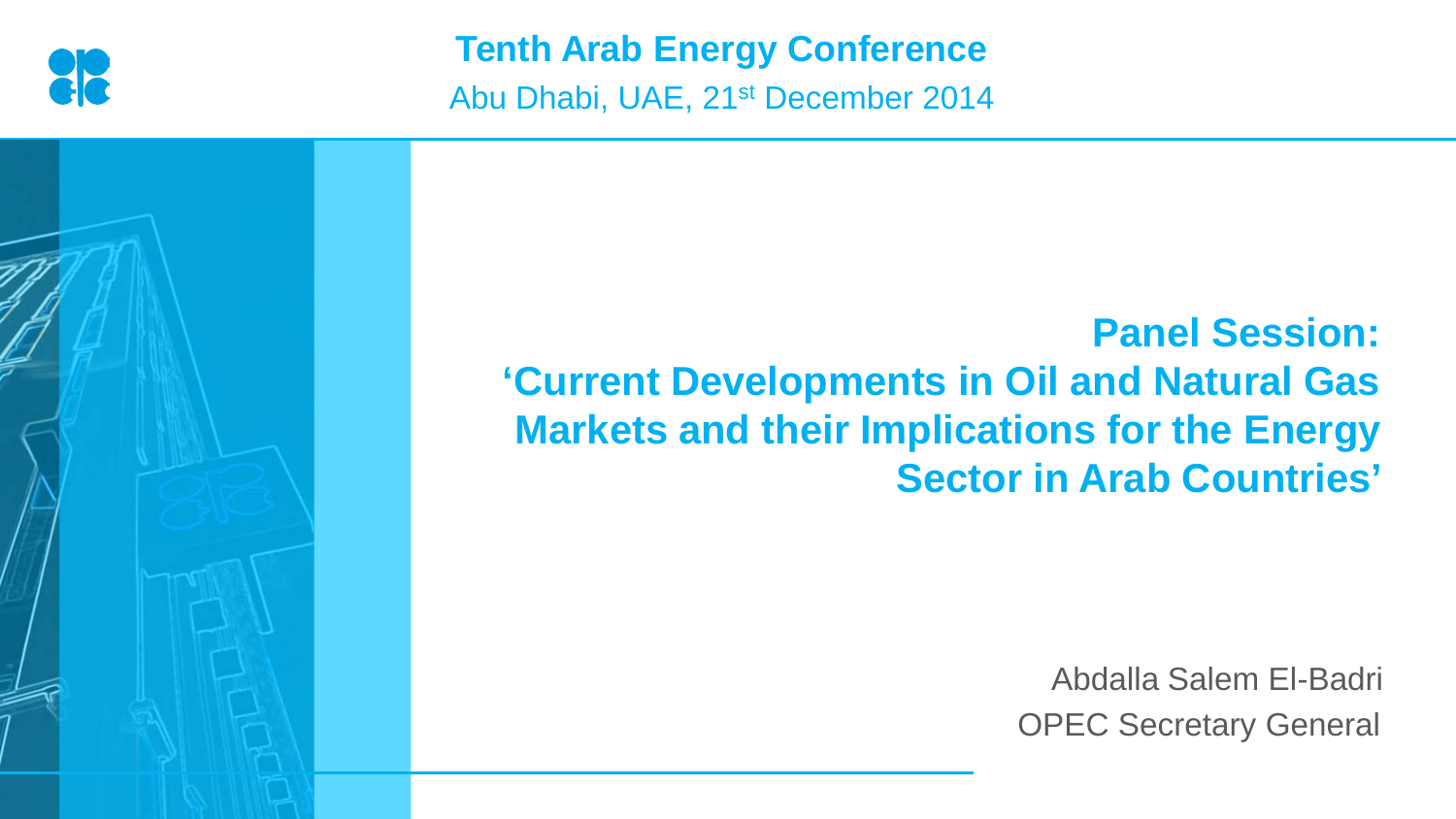## **MENA – the engine for the global oil and gas industries**

- **Geographic position and abundant natural resources**
- **Provided energy to the world for many decades**
- **Helped drive the economic and social progress of MENA**
- **Faced many challenges in the past, but long-term energy market goals always remain the same, to ensure:**
	- The necessary investments are made
	- Consumer needs are met
	- A steady income for producers
	- And investors receive a fair return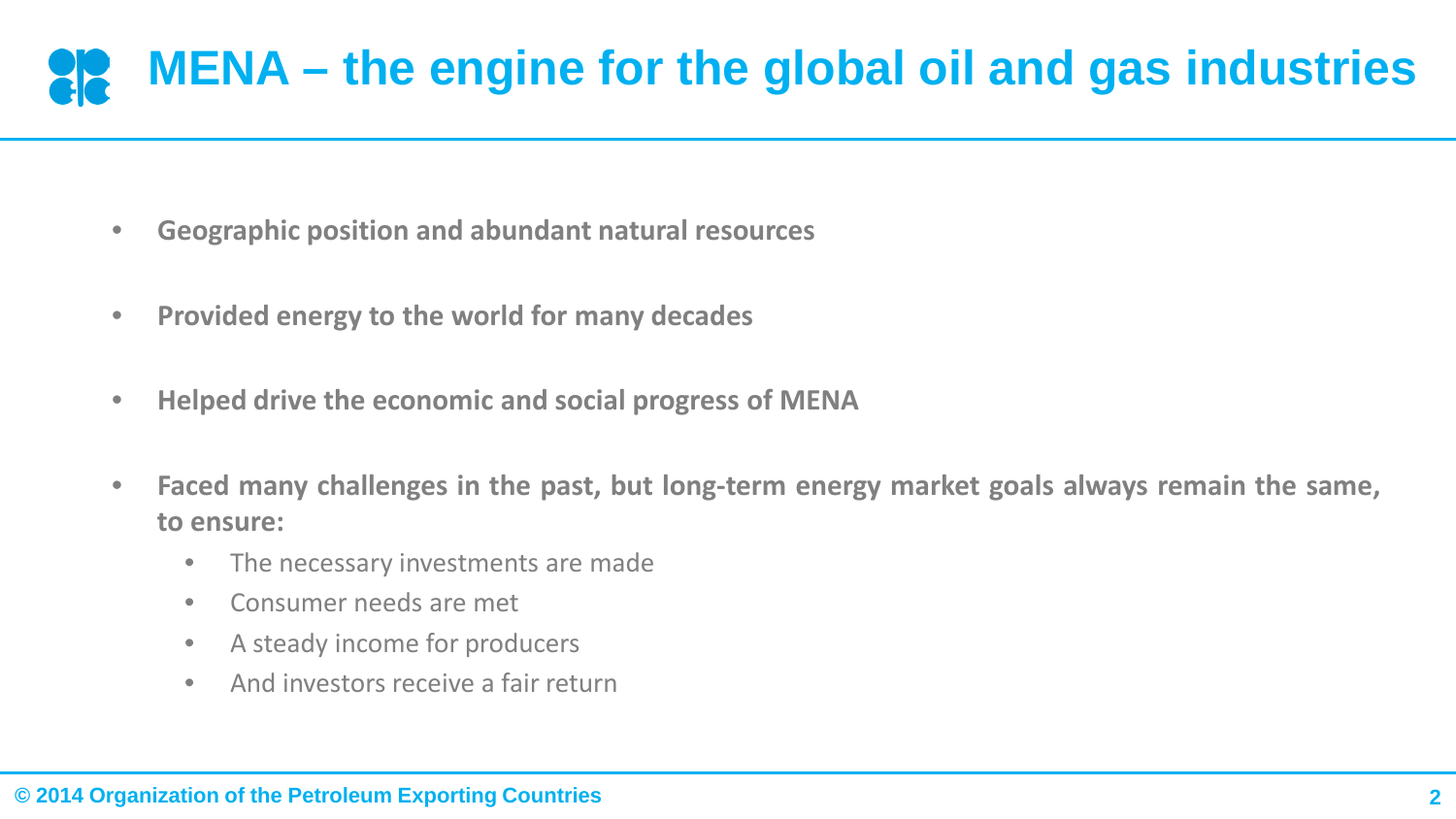## **Volatility and the current oil market**

- **The global economy continues to offer up both optimistic and pessimistic indicators, although global economic growth next year is expected to be 3.6%, compared to 3.2% in 2014**
- **Rising supplies from non-OPEC producers, particularly additions from US tight oil and Canadian oil sands (Non-OPEC has increased by around 5.5 mb/d since 2008)**
- **Oil demand has been weaker than originally envisaged in the middle of this year**
- **The supply and demand balance in the first part of 2015 points to an oversupply**
- **Actual market fundamentals do not warrant the almost 50% drop in prices**
- **Speculators, as well as other factors, have been behind this price fall**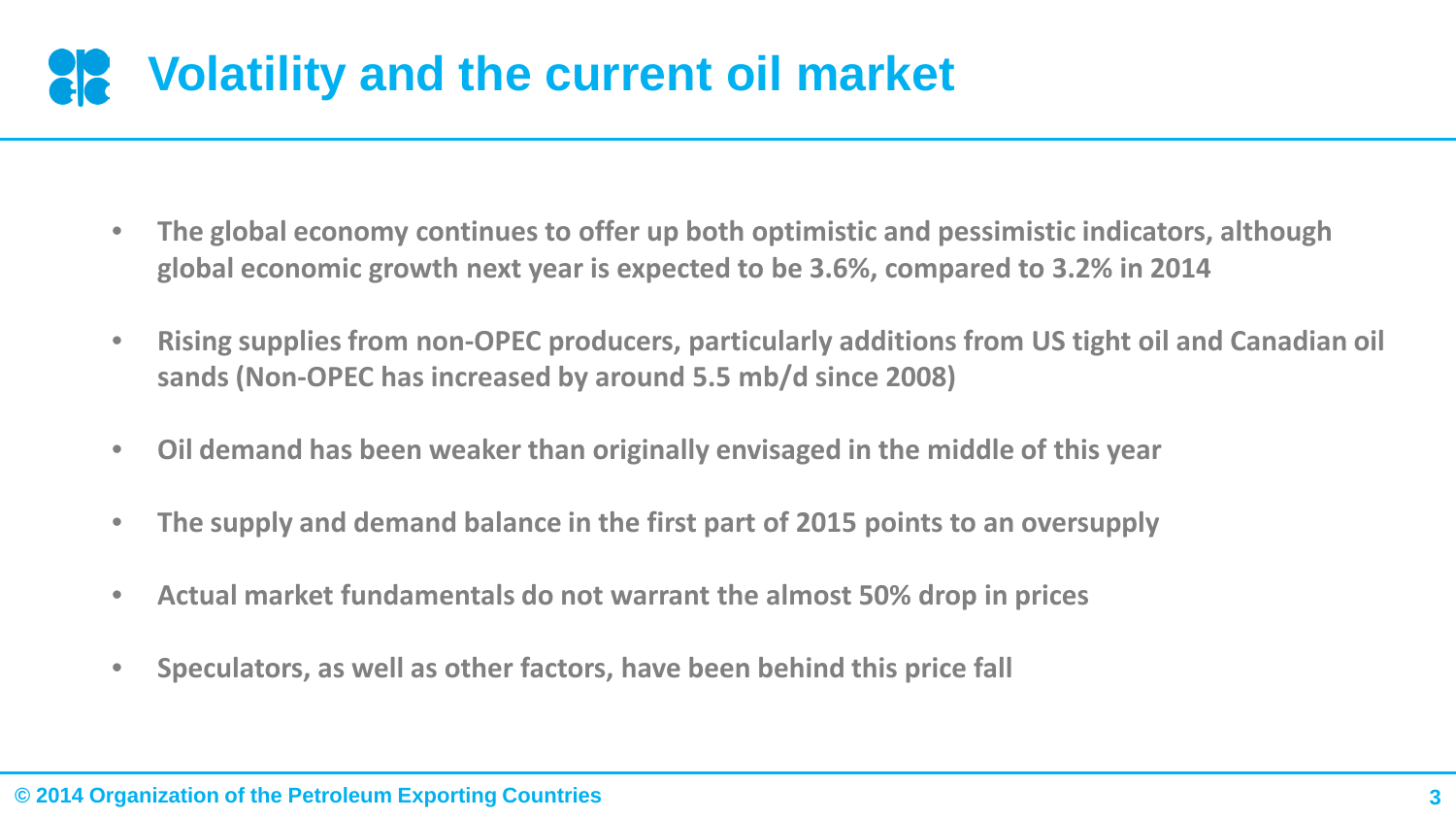## **A challenging environment for MENA**

- **There is no doubt that the region will be able to overcome the current challenges**
- **It has been through similar situations in the past, and emerged stronger**
- **Oil market needs to see a return to stability – this benefits both producers and consumers**

#### **But for now:**

- **Lower oil prices mean less revenue**
- **Important to appreciate the current realities, and adapt accordingly**
- **Need to protect growth and to use financial reserves, as and when necessary**
- **Look at how to continually develop more diversified and less energy-dependent economies**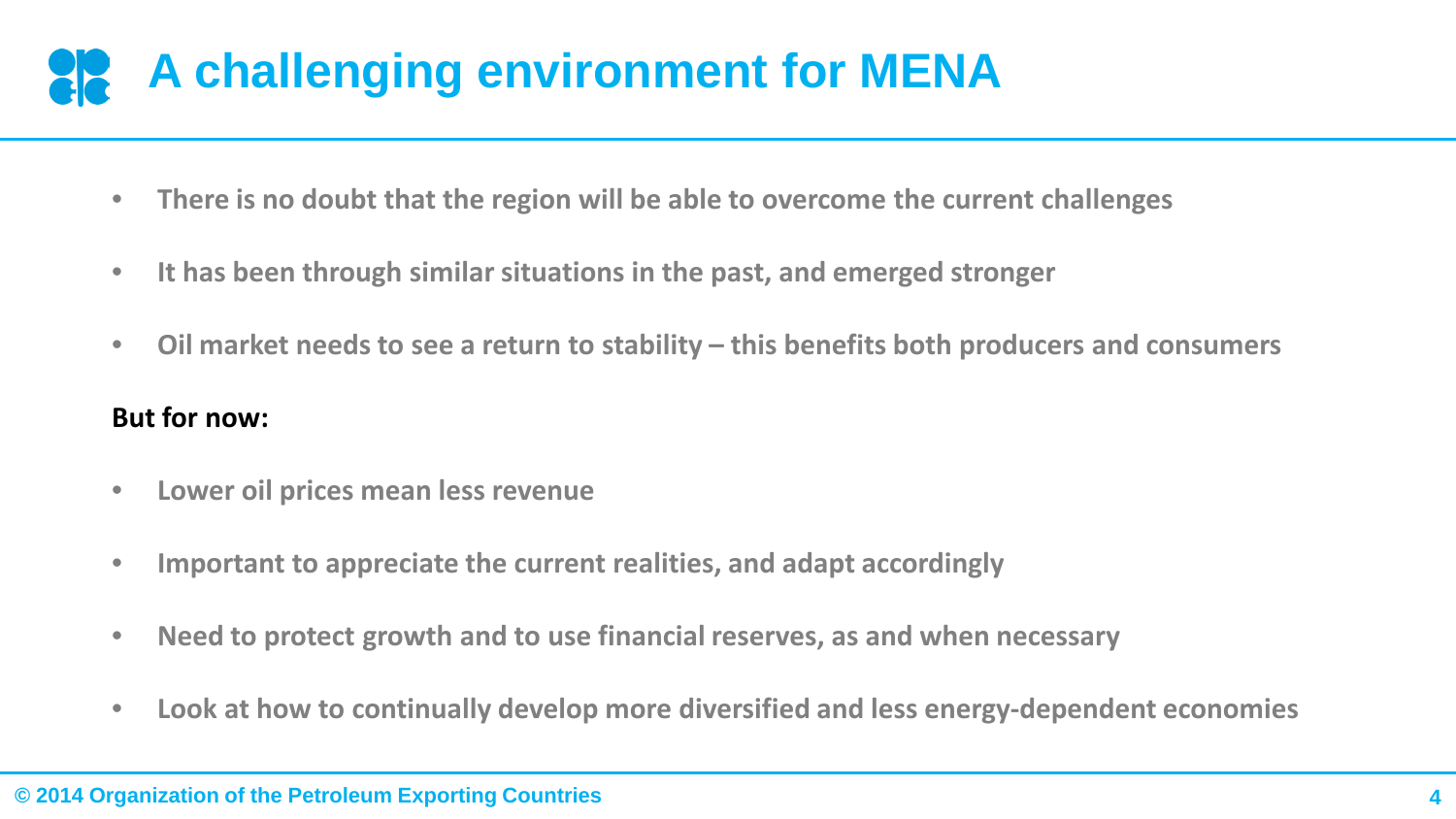### **Keeping our eyes on the longer term**

- **The long-term energy market outlook is a favourable one for the MENA region**
- **The MENA region is perfectly-positioned to supply Asia's ever-expanding demand, and has the resources and production potential to do so**
- **Energy demand is expected to increase by 60% by 2040, and fossil fuels will remain central to the energy mix**
- **The world will need more oil investments (estimated \$10 trillion between now and 2040) and more manpower to deliver them**
- **Oil demand is anticipated to increase to 111 mb/d by 2040, an increase of 21 mb/d, with Asia accounting for almost 75% of this growth**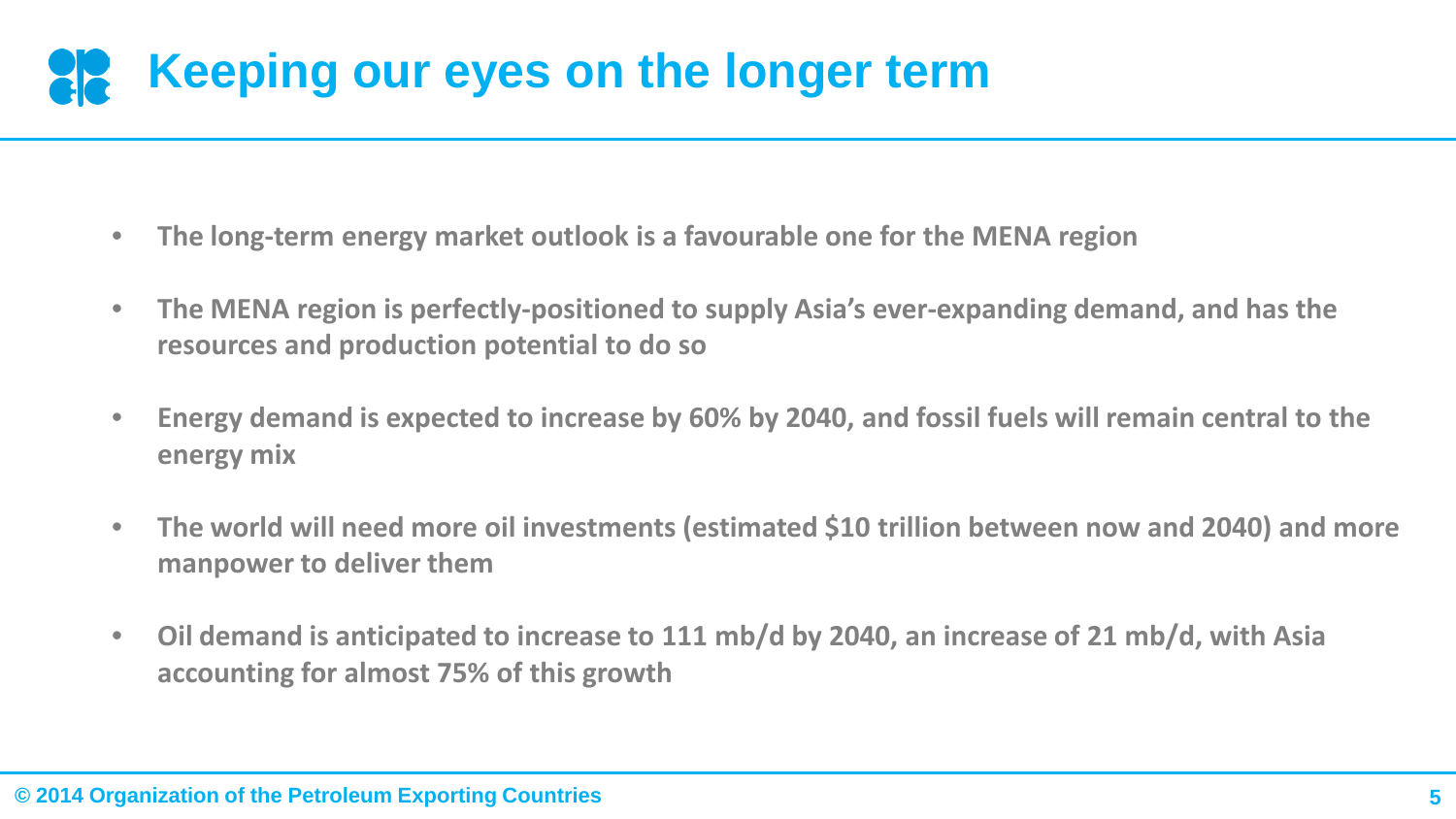# **Challenges and opportunities**

- **Need to evolve to ever-changing circumstances – for example, the current market situation – and challenges in the years ahead**
- **These uncertainties will be both 'known'** 
	-
	-
	- Technology Rising costs

• UN climate change negotiations Role of financial markets and speculation Energy policies **Energy policies** Manpower bottlenecks

- **And 'unknown', often related to:**
	- Geopolitics Weather
- **But the oil business has been dealing with change and uncertainty since its very early days – it is the nature of the market**
- **The future is one of tremendous opportunities too**